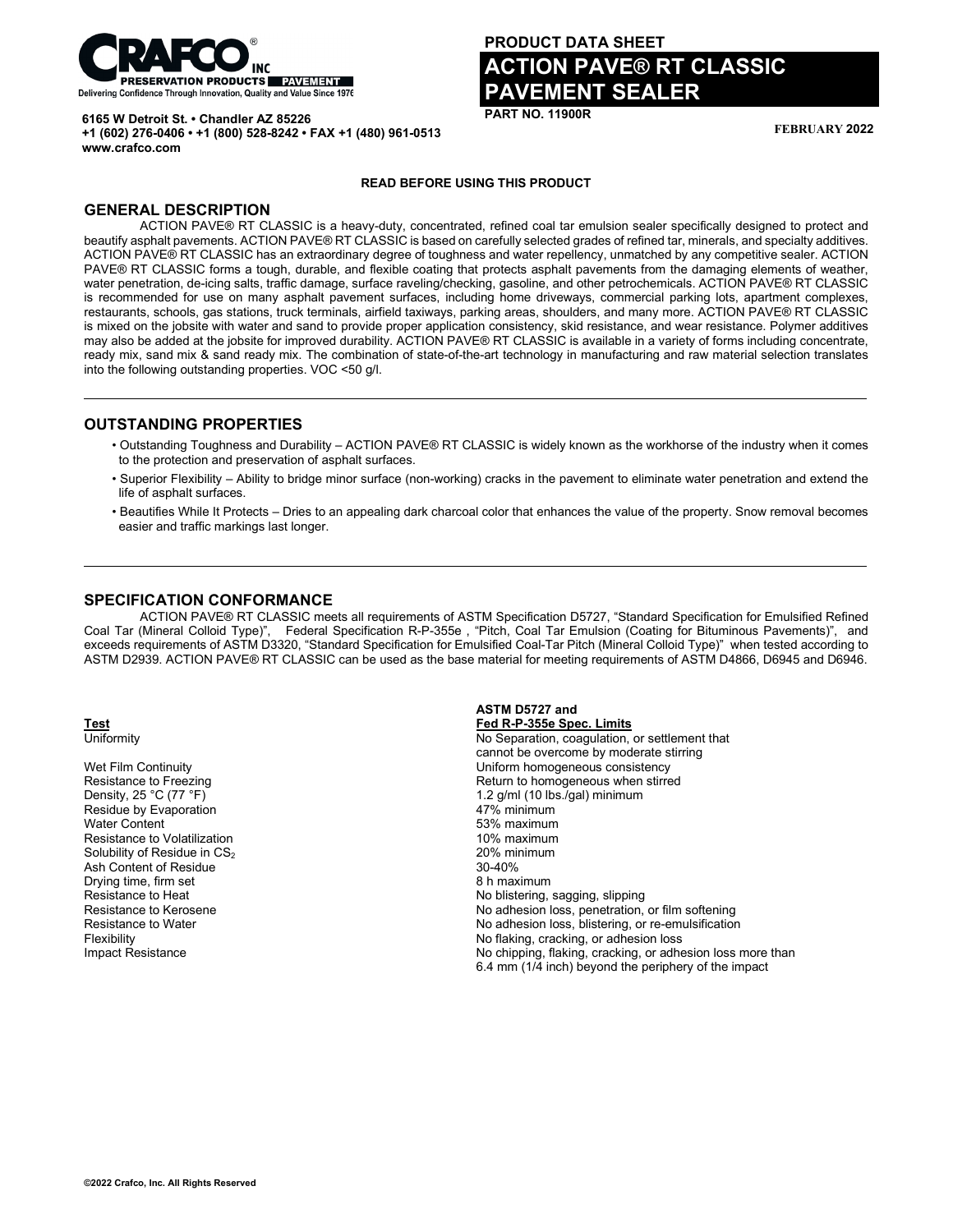

# **PRODUCT DATA SHEET ACTION PAVE® RT CLASSIC PAVEMENT SEALER**

**PART NO. 11900R**

**FEBRUARY 2022**

**6165 W Detroit St. • Chandler AZ 85226 +1 (602) 276-0406 • +1 (800) 528-8242 • FAX +1 (480) 961-0513 www.crafco.com**

#### **MIX DESIGN RECOMMENDATIONS**

ACTION PAVE ® RT CLASSIC is supplied in concentrated form that is field mixed with water and sand prior to installation. Polymer additives may also be used to improve durability. Recommended application consists of using 2 coats in low and moderate traffic areas and using 3 coats in heavy traffic areas. Recommended mixture ranges and application rates are as follows:

| <b>USE AREA</b>                                  | <b>COAT</b>     | <b>ACTION PAVE®</b><br><b>RT CLASSIC</b> | $WATER^{(1)}$ | SAND <sup>(2)</sup> | POLYMER <sup>(3)</sup> | <b>APPLICATION RATE</b> |
|--------------------------------------------------|-----------------|------------------------------------------|---------------|---------------------|------------------------|-------------------------|
|                                                  |                 | (Gallons)                                | (Gallons)     | (Pounds)            | (Gallons)              | (Gallons/ Square yard)  |
| LOW TRAFFIC - home driveways,                    | 1 <sup>st</sup> | 100                                      | $30 - 40$     | 200-300             | $0 - 3$                | $0.15 - 0.20$           |
| Parking lots, walkways, bike paths               | 2 <sub>nd</sub> | 100                                      | $25 - 40$     | 0-300               | $0 - 3$                | $0.10 - 0.15$           |
| <b>MODERATE TRAFFIC - airfields,</b>             | 1 <sup>st</sup> | 100                                      | 30-50         | 300-500             | $0 - 4$                | $0.15 - 0.20$           |
| Highway shoulders, gas stations                  | 2 <sub>nd</sub> | 100                                      | $30 - 50$     | 0-500               | $0 - 4$                | $0.10 - 0.15$           |
| <b>HEAVY TRAFFIC</b> - Airfield taxiways, malls, | 1 <sup>st</sup> | 100                                      | $30 - 60$     | 400-600             | $0 - 5$                | $0.15 - 0.20$           |
| Commercial parking lots, service plazas          | 2 <sup>nd</sup> | 100                                      | $30 - 60$     | 400-600             | $0 - 5$                | $0.15 - 0.20$           |
| NOTES.                                           | 3 <sup>rd</sup> | 100                                      | $30-40$       | $0 - 500$           | $0 - 4$                | $0.10 - 0.15$           |

 **NOTES:**

1. Water shall be clean and potable

2. Sand shall be clean, angular quartz or slag sand meeting AFS 50-70 gradation, or equivalent

3. Polymer shall be Macro-Flex, Max-Dri, Advantage 4 or equivalent

### **IMPORTANT WEATHER LIMITATIONS FOR APPLICATION**

• Surface and air temperature should be a minimum of 50 °F (10 °C) and rising.

• Do not apply on rainy, foggy, or extremely humid days, or when rain is in the forecast within 24 hours.

• If the pavement temperature is over 100 °F (38 °C), dampen the pavement with a fine mist of water to facilitate even spreading. Do not allow water to puddle on the surface

#### **APPLICATION TOOLS**

Use conventional tools including brush, rubber squeegee or spray rig. Clean up using water. Do not discard washings in bodies of water or down sewer drains. Clean dried sealer on tools using wire brushing, scraping, and peeling.

#### **INSTALLATION**

Prior to use, user must read and follow Installation Instructions for ACTION PAVE® RT CLASSIC to verify product selection, pavement preparation procedures, mixing, application rates, usage precautions and safety procedures. General guidelines are as follows: Preparatory Work — The asphalt surface must be structurally sound, surface cured, and free from all loose or foreign matter prior to the application of ACTION PAVE® RT CLASSIC. ACTION PAVE® RT CLASSIC can be applied by spray, rubber-bladed squeegee, brush, or mechanical equipment specifically designed for this purpose. Due to the heavy bodied nature of the slurry-mixed ACTION PAVE® RT CLASSIC, application by means of specialized equipment is recommended. This equipment can be of two types, high volume positive displacement airless spray or mechanical squeegee. Both types must be capable of keeping material thoroughly mixed and homogenous throughout the application process. All equipment used must be capable of supplying a sufficient quantity of material for uniform application over the entire width of the application

mechanism to provide a uniformly coated surface.

#### **CURING TIME**

Cure time will vary according to temperature and humidity at the time of application. Insufficiently cured films wear prematurely. Lower temperatures, high humidity and lack of direct sunlight will prolong the cure time. Higher temperatures, lower humidity and direct sunlight accelerate the cure process. If a second coat is to be applied, allow the first coat to dry sufficiently to withstand light vehicular and pedestrian traffic without damaging or scuffing the coating. After the application of the last coat, allow the coating to cure at least 20-24 hours under good drying conditions prior to opening to traffic.

## **SPECIAL INSTRUCTIONS**

ACTION PAVE® RT CLASSIC must be applied on structurally sound pavement surfaces. Apply only on unsealed asphalt or surfaces previously sealed with either Asphalt Emulsion or Refined Tar based Sealers. Do not apply over surfaces sealed with gilsonite and other solventbased sealers. New asphalt pavements must be allowed to cure at least 90 days in hot weather. Perform a water break free test to confirm that the surface oils have dissipated, by spreading water on the pavement. If the water does not bead, pavement is ready for sealcoating. Not recommended for steeply inclined surfaces, as they may become slippery when wet.